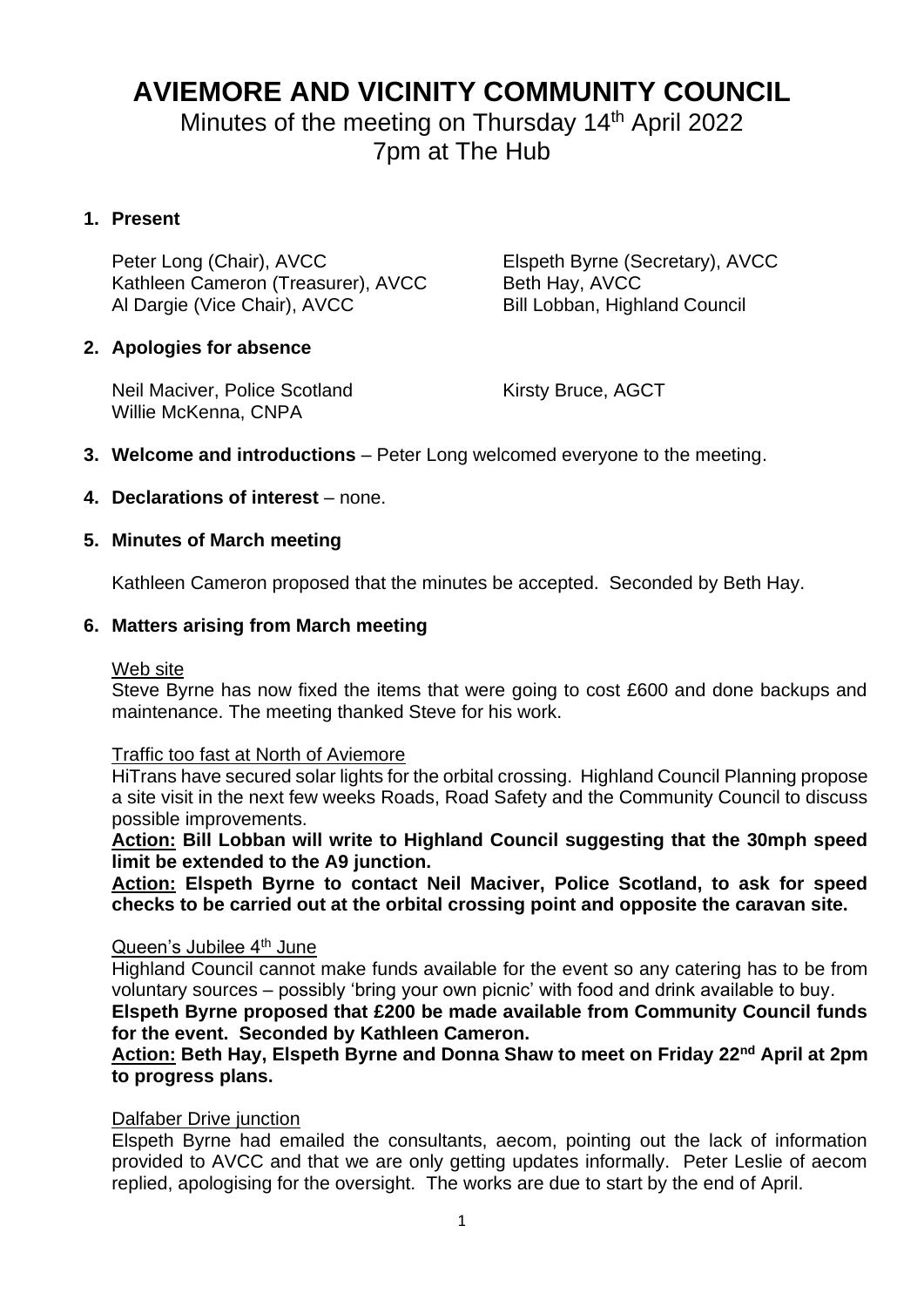#### Strathspey Avenue play area

Elspeth Byrne has emailed Carole Butler to find out who the contacts are for the play equipment group and the food growing group.

#### Village Green maintenance

Beth Hay said that this was done today and looks lovely.

#### Wall needing repair at South end of Aviemore

Photographs of the areas requiring repair was sent to Highland Council and they have passed this to their contractor.

#### Insurance

The amended schedule has been received with a quote for £487.95.

**Action: Elspeth Byrne to check the schedule.**

#### **Kathleen Cameron proposed that the quote be accepted if the schedule is correct. Seconded by Beth Hay.**

#### **7. Treasurer's report**

Kathleen Cameron presented the report. The Mikes Bikes money has been taken out of the Reserve Account. A cheque needs to be paid in from the Treasurer's Account. She is still trying to get the electricity moved to the Treasurers Account. There is still £135 available for the cycling. Sally Devlin has this in hand. A deposit has been received from the Cairngorm School of Dance for the event on the Village Green.

#### **Al Dargie proposed acceptance of the report. Seconded by Beth Hay.**

8. **Police report** - The meeting discussed the police report.

#### **9. Business**

#### **a. Emergency planning**

The meeting agreed to set aside a half day to do the work. Peter Long, Al Dargie, Beth Hay, Elspeth Byrne and Kathleen Cameron (if possible) all agreed to take part in the exercise. Beth Hay offered her home for the work. Al Dargie will bring screens, laptop, etc. The work would be carried out in May.

**Action: Al Dargie to let Peter Long know his availability for May.**

**Action: Peter Long to set up a framework.**

**Action: Elspeth Byrne to apply for funds for MS Teams licenses from SSEN by 13/5/22.**

**Action: Elspeth Byrne to get template from Carole Butler and circulate before the meeting.**

#### **b. Managing for visitors**

Peter Long had attended a meeting with CNPA and the Cairngorms Business Partnership a few weeks ago. Work done to learn lessons from previous years showed likely trends for visitor numbers. Bill Lobban said that Forest and Land Scotland are objecting to work being done to improve parking and the road side on the road out to Cairngorm. He said that the new toilet block will be open soon at the tunnel below the Youth Hostel and the tunnel will be made safe.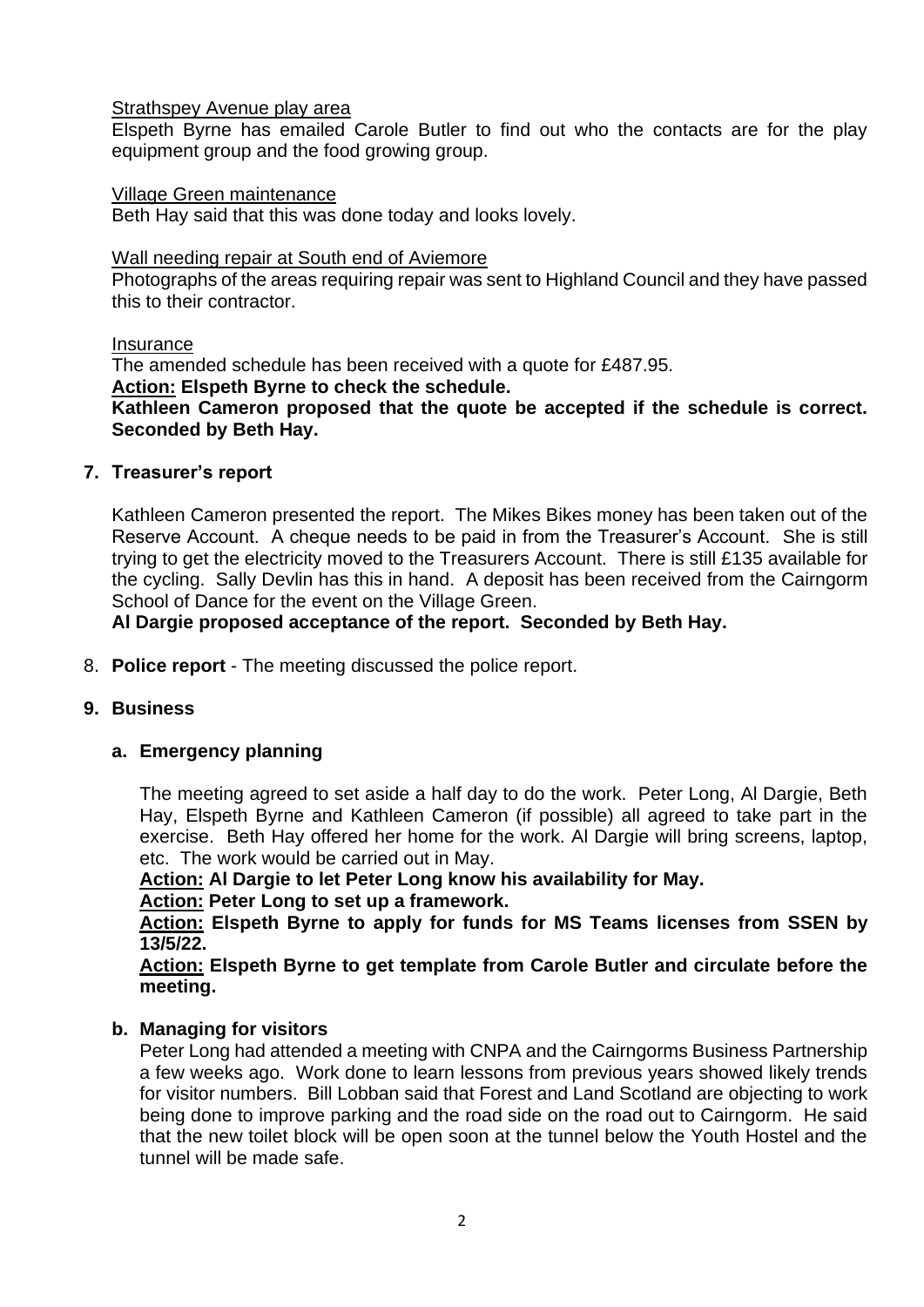#### **c. Active Aviemore**

Peter Long met with an Active Aviemore representative and ACE to discuss the Active Aviemore role. Potentially funds are available for small/medium projects eg footpaths.

#### **d. PH22 Housing Group – update PL**

The group was set up following the housing conference. It is an alliance of 25-30 people committed to living in the area who cannot get housing. There was an interesting presentation from The Community Housing Trust who support small scale developments in rural locations. The PH22 Housing Group are looking at developments in the local area but outwith Aviemore. People might have different tenures, costs, shared ownership, etc. There were lots of ideas and enthusiasm but it will not be a quick fix. The group will contact Peter Long if developments are progressed.

**Action: Peter Long to let the PH22 Housing Group know that the Community Council would be inclined to support any developments, subject to normal planning conditions.**

#### **e. Welcoming refugees**

Peter Long said that he and Bill Lobban had attended a meeting organised by Frank Anderson with people across Strath – organisations and concerned individuals. There was a lot of passion and good will, and ideas to provide homes and join up services. Bill Lobban said that there were 98 potential homes but only 34 refugee families and that we can expect 5/6 refugee families in Badenoch & Strathspey. The big problem is the inability of both Governments to get people here and no one has arrived yet. He said that people should consider what's best for refugee families who might be best served being close to central services rather than remote locations.

#### **f. Planning criteria**

Peter Long had been considering which planning applications should come to the Community Council. He suggested the following criteria:

- Issues of significance for Aviemore, particularly the village centre
- Anything called in by the CNPA
- Anything new build
- Anything with a significant environmental impact

**Elspeth Byrne proposed acceptance of the criteria. Seconded by Beth Hay.**

#### **g. Community Field Inverdruie ('The Triangle')**

Elspeth Byrne had been unaware that the Community Council had the use of this area but had now arranged Public Liability Insurance for it. Peter Long was progressing arrangements for the maintenance of the area with Liz Cowie. Bill Lobban said that Sarah Murdoch, Highland Council Legal Department, could be contacted if required.

#### **h. Danger being caused by mountain bikers**

Elspeth Byrne raised this. There had been a number of occasions where there had been near misses in the woods at High Burnside and she was concerned that walkers and horse riders were at risk. She was not anti-mountain biking – just keen that there be some education of responsibilities.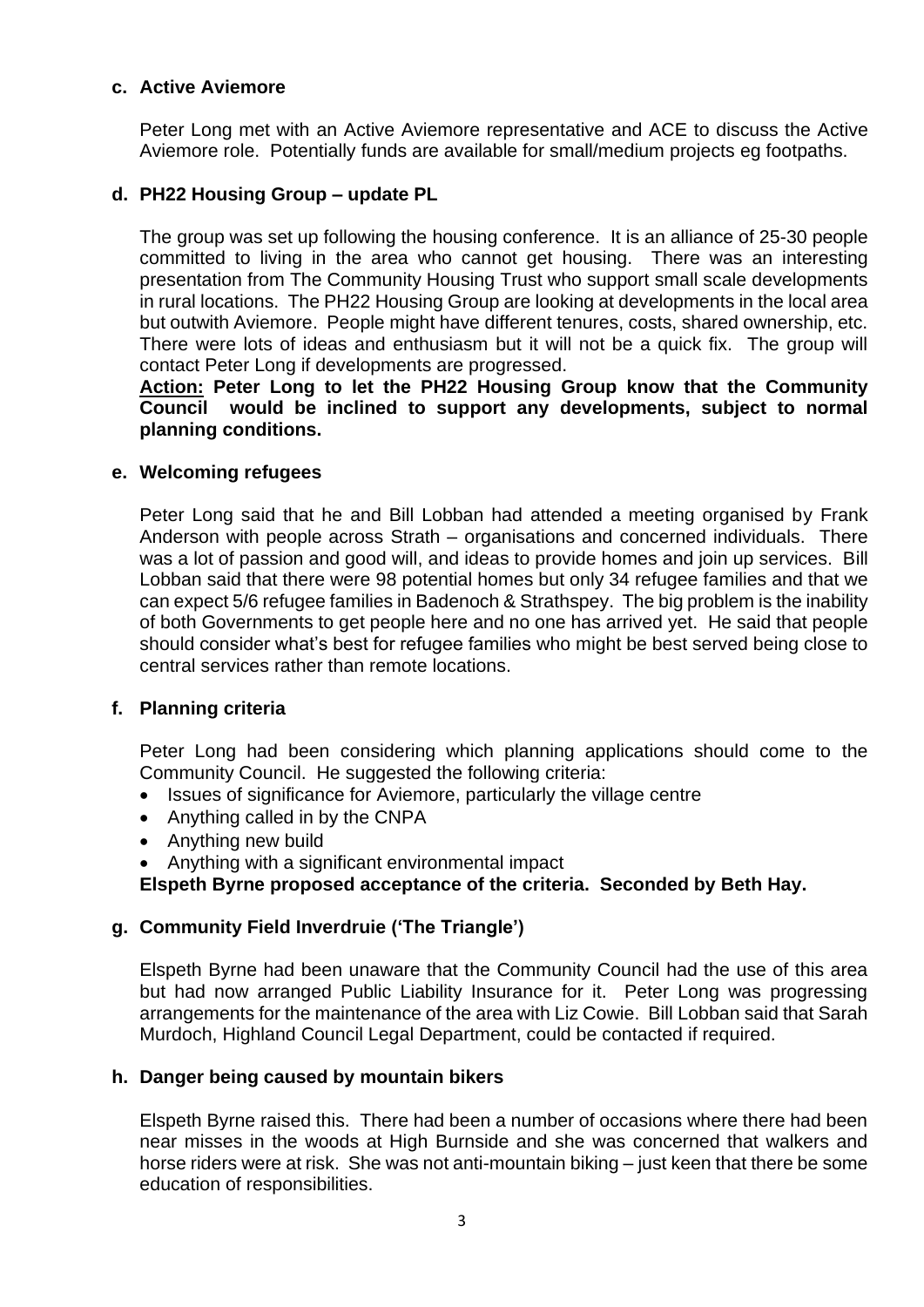**Action: Elspeth Byrne to contact the Local Access Forum, talk to Sally Devlin and contact the Badenoch & Strathspey Trail Association.**

**i. Murdo Fraser's Members Bill on Fly Tipping – response by 23rd May**

**Action: Beth Hay and Elspeth Byrne to produce draft response for the next meeting.**

#### **10.Reports from other organisations**

- a. **CNPA report** none.
- **b. Highland Council report** Bill Lobban said there was no report as Council in recess.

## **c. ACE board member report**

Kathleen Cameron said that there was nothing to report. Beth Hay said that the hanging baskets and watering of them was in hand. Beth Hay and Jeni Pacitti had decided where to plant bulbs on the Village Green.

## **d. AGCT report** – none.

## **11.AOCB**

The AGM would be held on the same evening as the next Community Council meeting on 12<sup>th</sup> May with the AGM starting at 7pm and the normal meeting starting at 7.30pm.

Al Dargie asked if the changes to the Dalfaber Drive junction would have any impact on the flower tubs. They will not.

Al Dargie said that cemetery parking was a problem but that it came within the Boat of Garten Community Council area. People were using the car park to go wild swimming and paddle boarding at Loch Va.

#### **Action: Bill Lobban will take this up.**

## **12.Date of next meeting and AGM – Thursday 12th May 2022**

**13.Close 9.05pm**